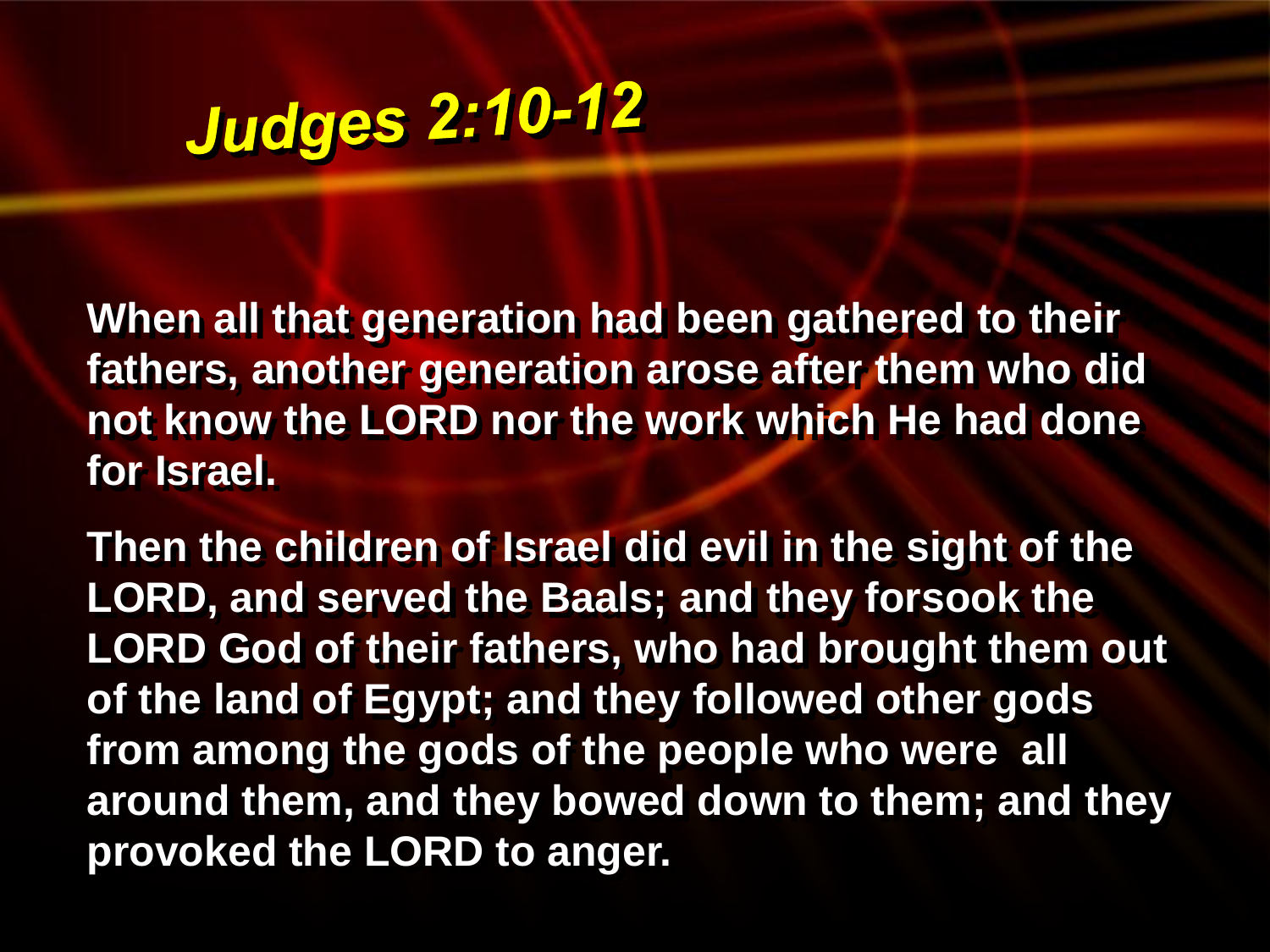**REBELLION RETRIBUTION REPENTANCE RESCUE REST**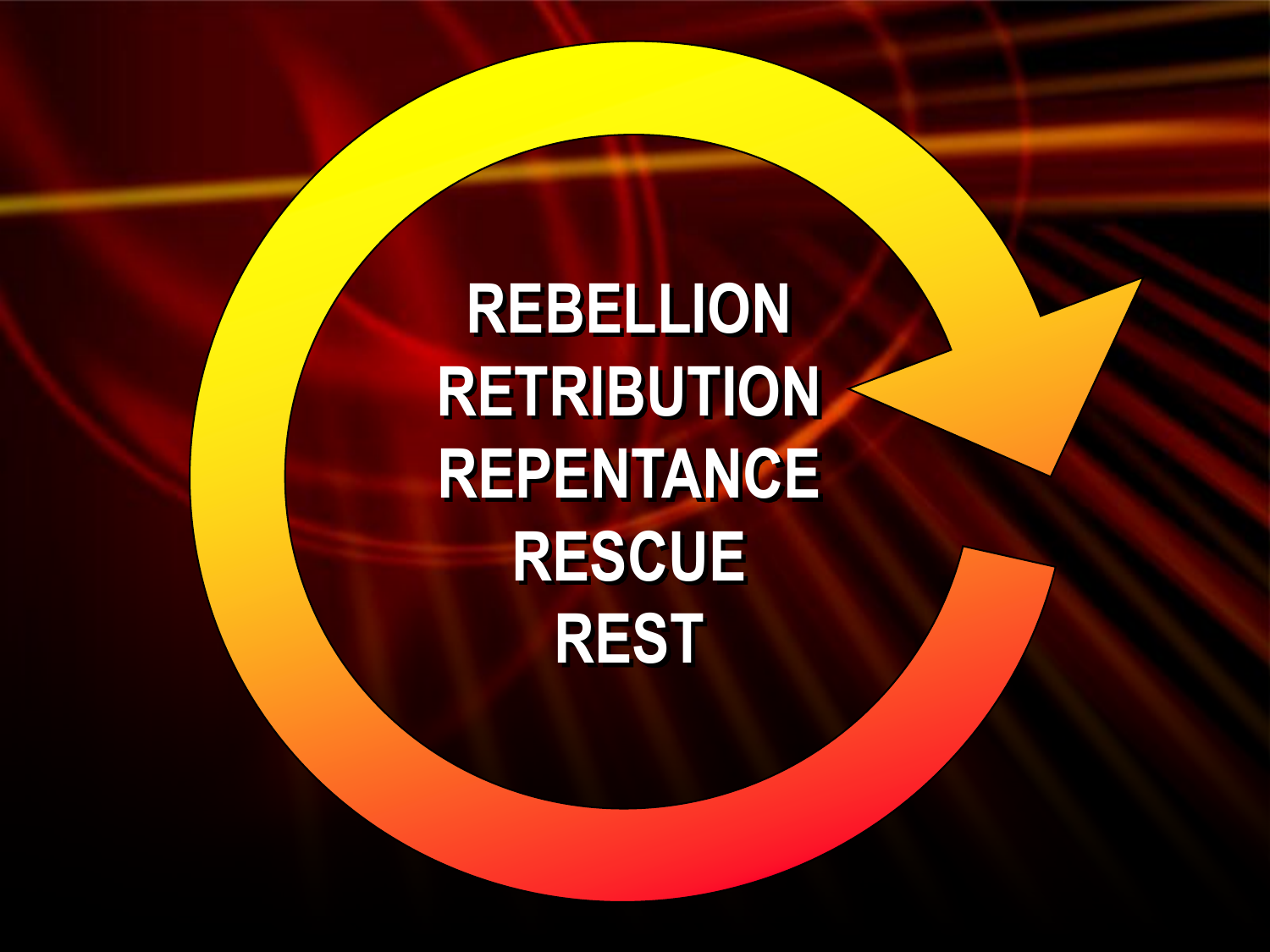*Three things to learn:*

**1. Satan works to make men forget God!** 

**So the children of Israel did evil in the sight of the LORD. They forgot the LORD their God, and served the Baals and Asherahs.**

*Judges 3:7*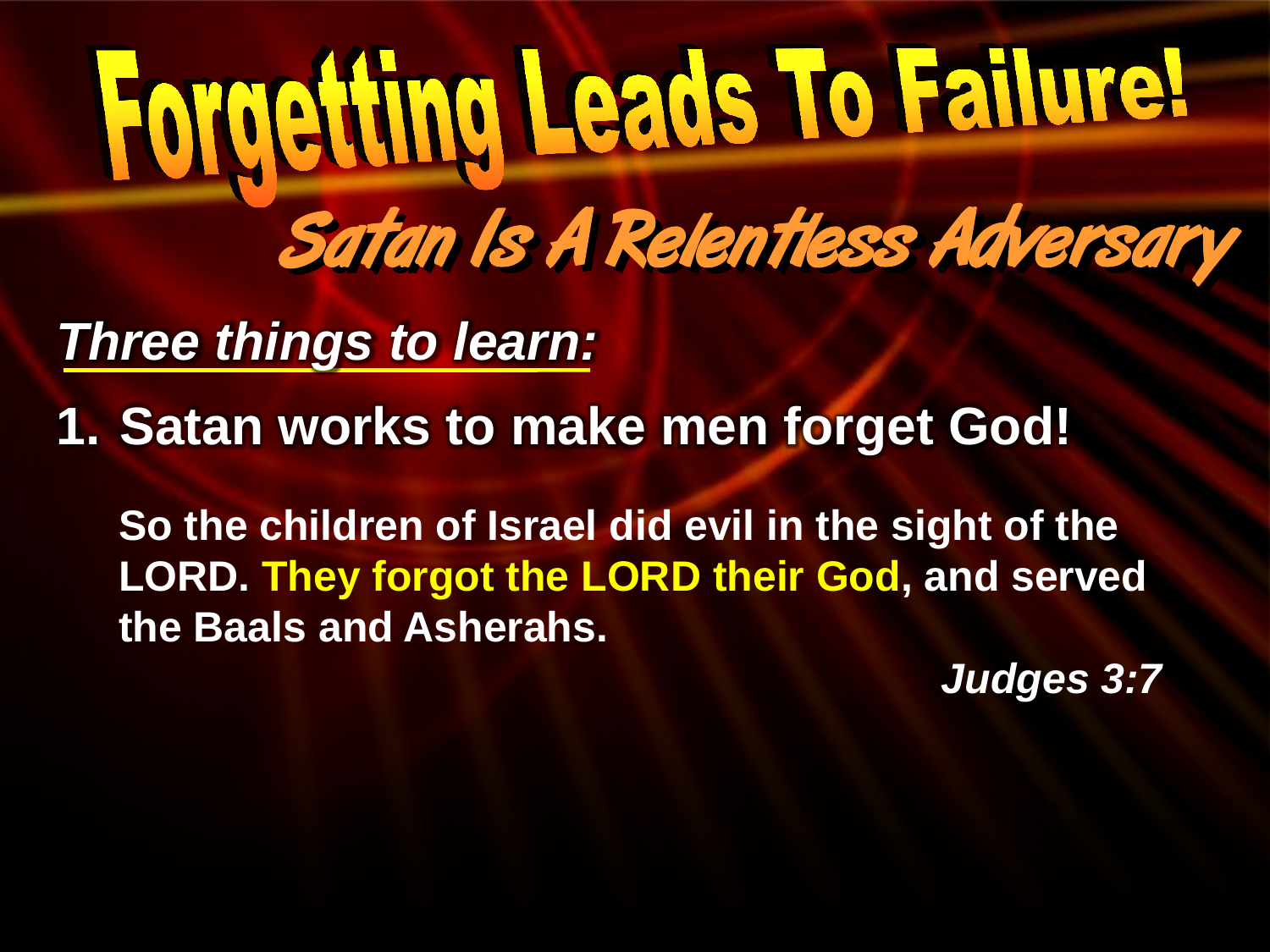*Three things to learn:*

- **1. Satan works to make men forget God!**
- **2. Failure's end is worse than we imagine!**

**Therefore the anger of the LORD was hot against Israel, and He sold them into the hand of Cushan-Rishathaim king of Mesopotamia; and the children of Israel served Cushan-Rishathaim eight years.**

*Judges 3:8*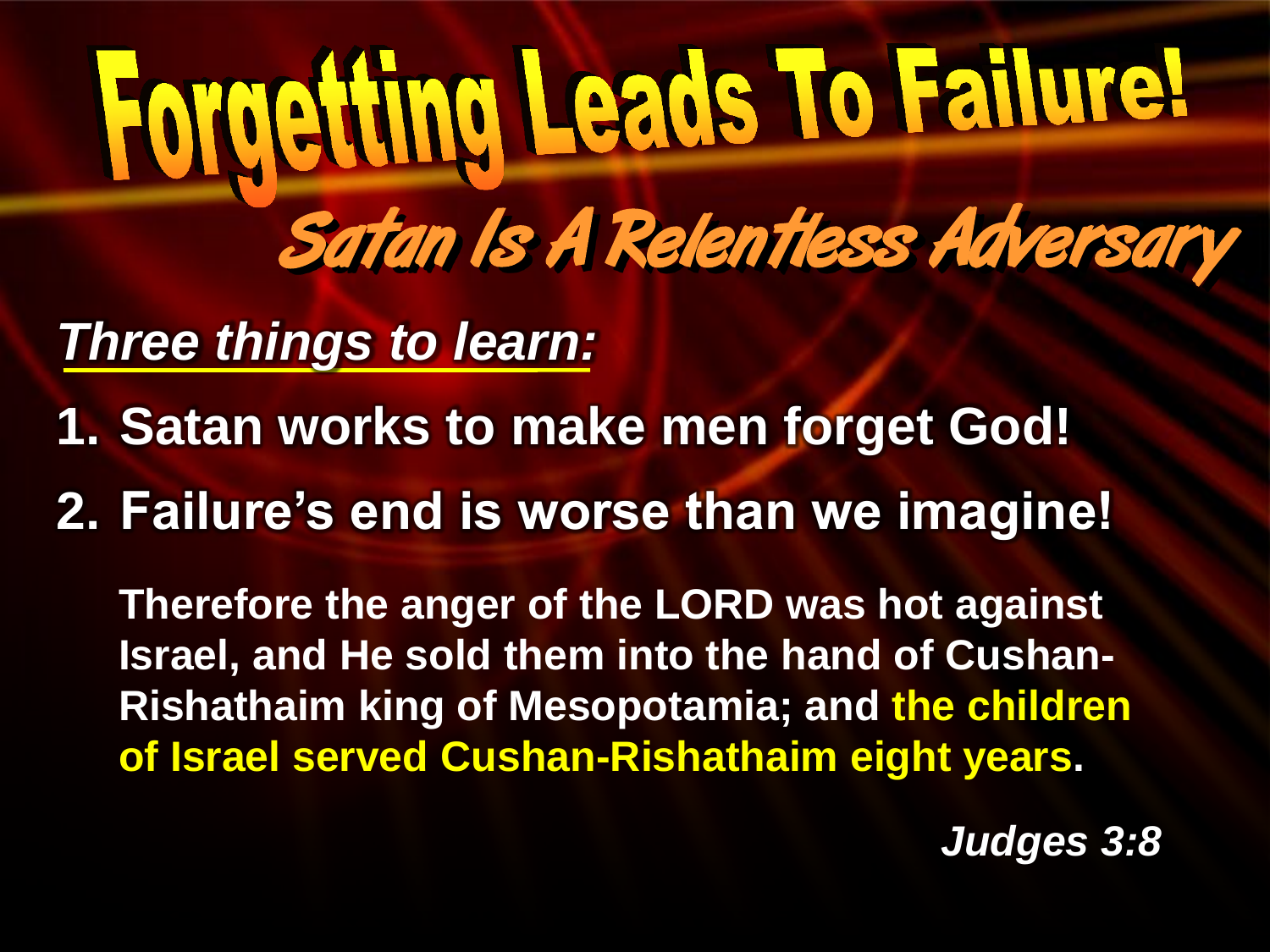*Three things to learn:*

- **1. Satan works to make men forget God!**
- **2. Failure's end is worse than we imagine!**
- **3. God makes a way back!**

**When the children of Israel cried out to the LORD, the LORD raised up a deliverer…Othniel…He went out to war, and the LORD delivered Cushan-Rishathaim king of Mesopotamia into his hand.**

*Judges 3:9-10*